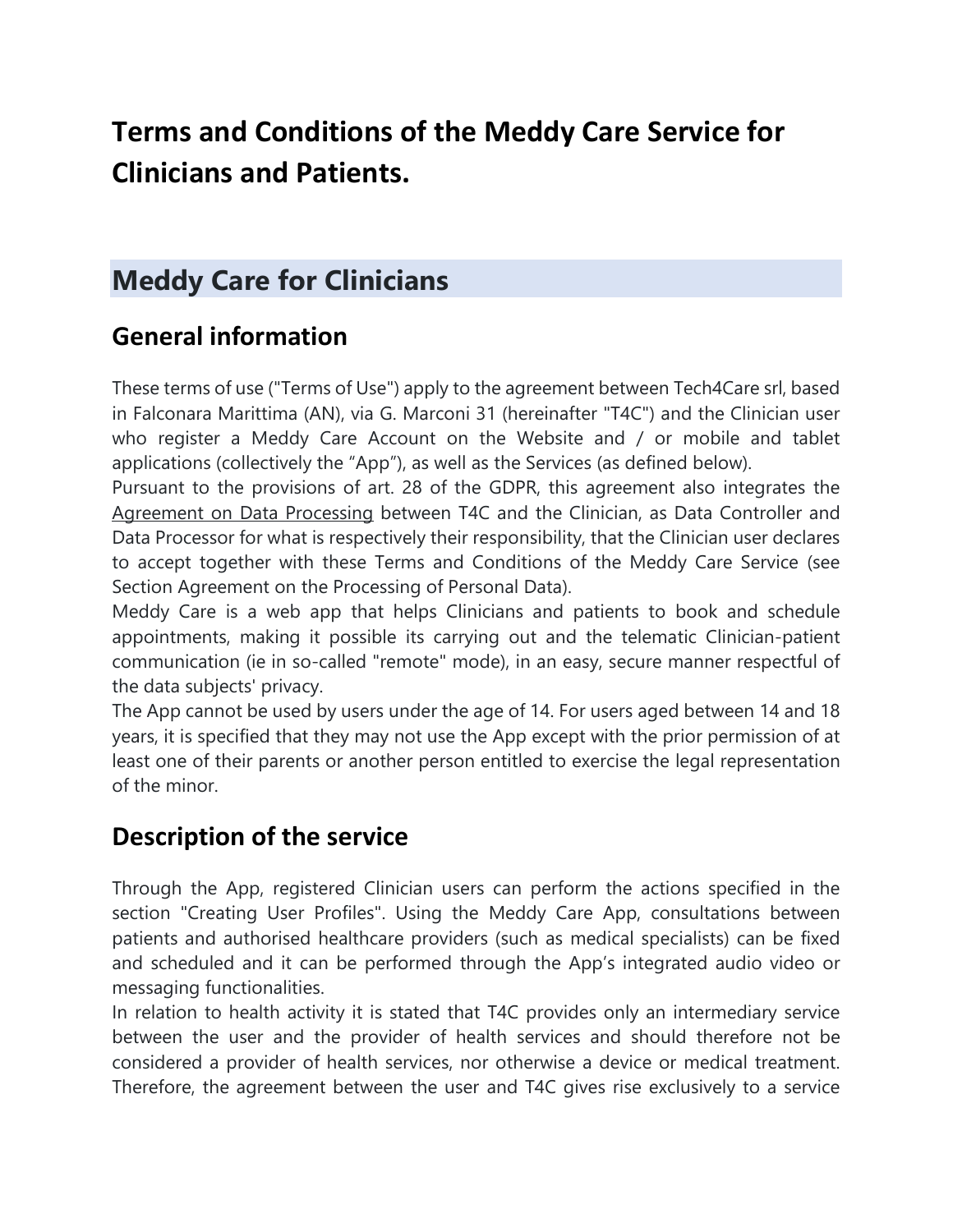contract relating to the provision of a technical solution for the performance of services of close and exclusive competence of the attending Clinician (and his collaborators, if any). Therefore, the Company is not responsible for the nature or quality of data entered by the patients or by the Clinician in their account, nor for the health service provided. T4C operates exclusively as a provider of the Meddy Care service which allows intermediation between the health service provider and patients, and never acts as a "Service Provider". "User" means the person who intends to use the services provided through the App, after creating a personal account according to the terms of use. By registering an Account in the App, the user accepts the terms and conditions of use outlined above. The user declares to be aware of the risks associated with the provision of the health service in the absence of physical contact and the clinical gaze of the Clinician, the impossibility of providing a complete consultation and the impossibility of physically intervening in an emergency.

By downloading, installing or using the App, or using the Services in any way, the user confirms to have read and understood the content of these Terms of Use and accepts the terms and conditions.

## **Creation of patient profiles**

The registered Clinician user accesses the App and related Services with a "Clinician" profile that allows him to perform the following actions:

| <b>User Profile</b> | <b>App Functionalities</b>                                                                                                                                                                                                                                                                                                                                                                                                                                                                                                                                                        |
|---------------------|-----------------------------------------------------------------------------------------------------------------------------------------------------------------------------------------------------------------------------------------------------------------------------------------------------------------------------------------------------------------------------------------------------------------------------------------------------------------------------------------------------------------------------------------------------------------------------------|
| <b>Clinician</b>    | Creation/management of Patient profiles<br>$\bullet$<br>Creation of visit calendar model<br>$\bullet$<br>Booking of visits<br>$\bullet$<br>Performing visit via video call<br>$\bullet$<br>• Post communications/notices to all the patients<br>Chat with the patients<br>$\bullet$<br>Sending and receiving attachments to and from<br>$\bullet$<br>patients<br>Changing personal profile data<br>$\bullet$<br>Creation of reports and their management / sharing<br>$\bullet$<br>with the patient<br>Management of patient requests<br>for<br>$\bullet$<br>new<br>prescriptions |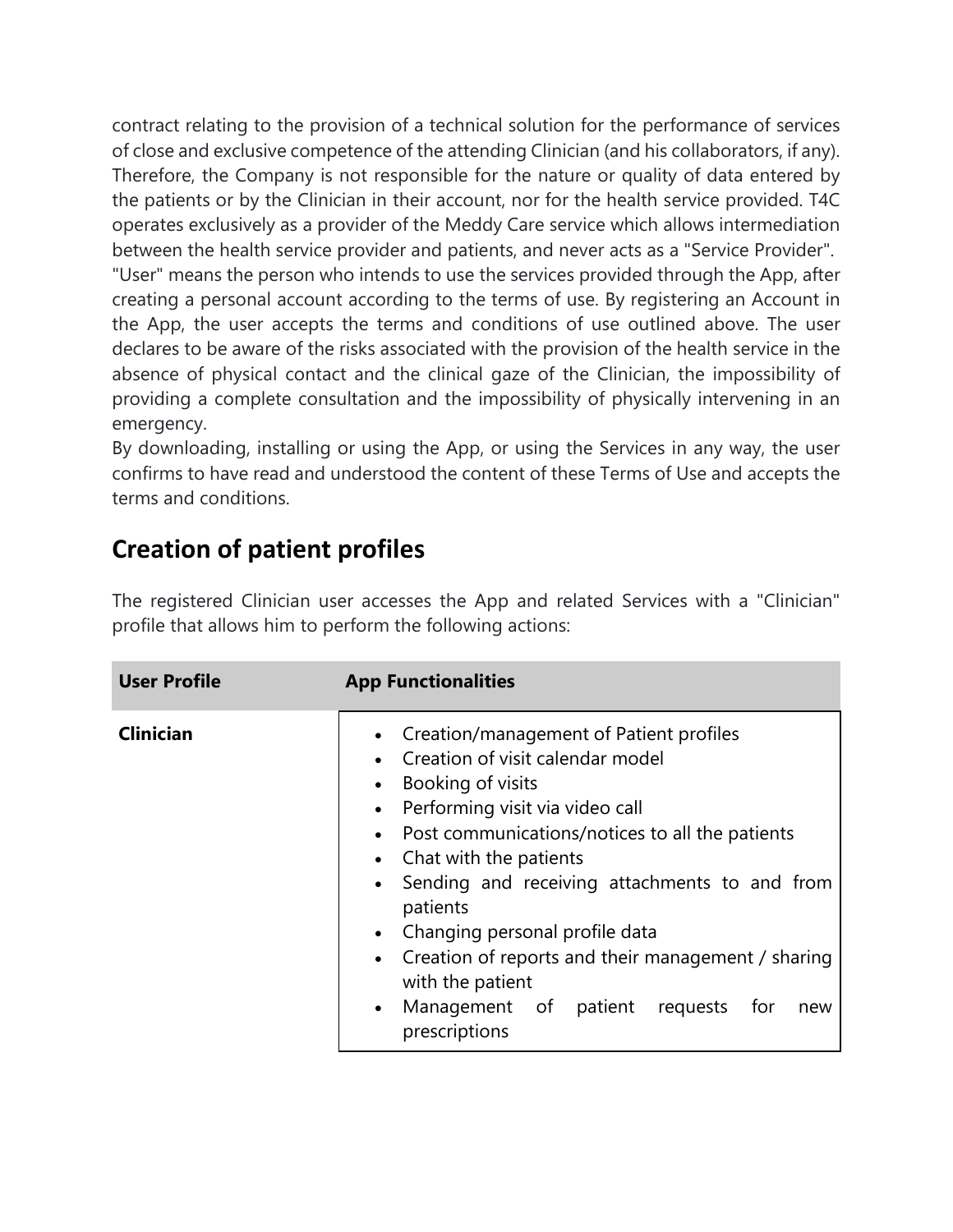The "Clinician" user can also activate or request the activation of other "Patient" profiles, characterized by the following features:

| <b>User Profile</b> | <b>App Functionalities</b>                                                                                                                                                                                                                                                                                                                   |
|---------------------|----------------------------------------------------------------------------------------------------------------------------------------------------------------------------------------------------------------------------------------------------------------------------------------------------------------------------------------------|
| <b>Patient</b>      | Booking of visits<br>• Performing visit via video call<br>• Read notices / communications from the Clinician<br>• Chat with the Clinician<br>• Sending and receiving attachments to and from<br>Clinician<br>• Sending requests for prescriptions<br>Changing personal profile data<br>$\bullet$<br>• Read the reports made by the Clinician |

After the creation of an account by the Clinician User, a communication will be sent by email containing the instructions, terms and conditions, as well as the related privacy policy, to proceed with the enabling of the new account.

### **License**

The Meddy Care App is granted to the User under license of use. The User is granted the temporary, non-exclusive and non-transferable right, for the duration of the agreement, to use the App in accordance with these Terms and Conditions. The user has the right to download and install a copy of the mobile app, or to access the service through the webapp, using, within the limits allowed, the features immediately and directly made available by the App. Should the application include or be provided with open source software elements, these elements are subject to the license conditions, identified in the relevant documentation. The rights on the open source software elements are owned by the respective holders, indicated therein.

Except as expressly provided, this agreement does not transfer any intellectual or industrial property rights on the contents conveyed through the app, including any trademarks, distinctive signs or other works or contents subject to copyright, which therefore remain the exclusive property of the respective right holders.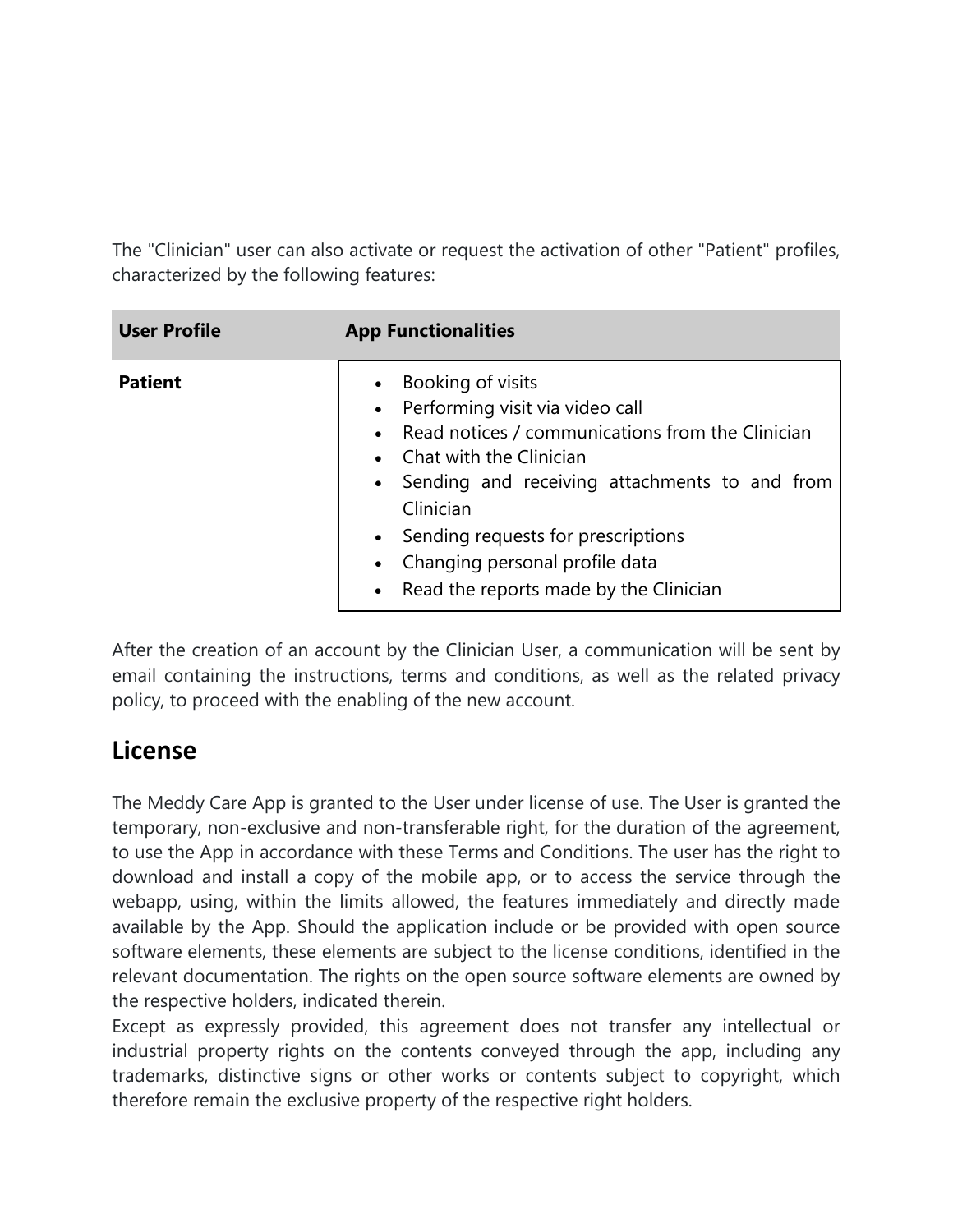## **Technical requirements and updates**

The web app is made available on the website: https://meddycare.it/

The desktop version of the Meddy Care App can be used on all desktop devices with supported operating system, which meet the minimum technical requirements specified by the provider. Such minimum technical requirements may change over time due to technological advances. The App may not work on all devices. The App can work as intended only if the current version of the minimum technical requirements is met and if all updates or new versions of the App published or offered by T4C are installed.

## **Obligations of the user**

The user undertakes to use the service exclusively in compliance with and within the limits set out in this agreement and in compliance with current legal provisions. In particular, the user cannot:

- 1. create derivative works based on the source code of this application, violating the industrial rights of T4C;
- 2. use the application for purposes other than those indicated in these terms and conditions;
- 3. use the application to infringe the rights of third parties or engage in unlawful conduct;
- 4. duplicate or copy the app, with the sole exception related to the right to make a backup of your data, however excluded if T4C makes this option available; sell, assign, sublicense, distribute, transfer or make available the app or any copy of it in any form to third parties;
- 5. modify, adapt, alter, translate, decompile, disassemble or decode the program, except to the extent that such prohibition is not permitted by applicable law;

6. remove or alter the notes and indications relating to the rights claimed on the app. The account and use of the Service shall be deemed to be strictly personal. Finally, the user undertakes not to use the information and data obtained through the service provided to provide any third-party service.

Users also agree to share and/or transmit via the App only content that they have already stored, protected or preserved by other means independent of the App. T4C will be responsible only for the loss of data in accordance with the provisions of these conditions and will not in any case cover the damage suffered by the User due to non-compliance with this obligation.

T4C is not responsible for performance or security problems encountered with the Service that arise from the Users' non-acceptance of the application of patches or updates necessary for the correct functioning and safety of the Service.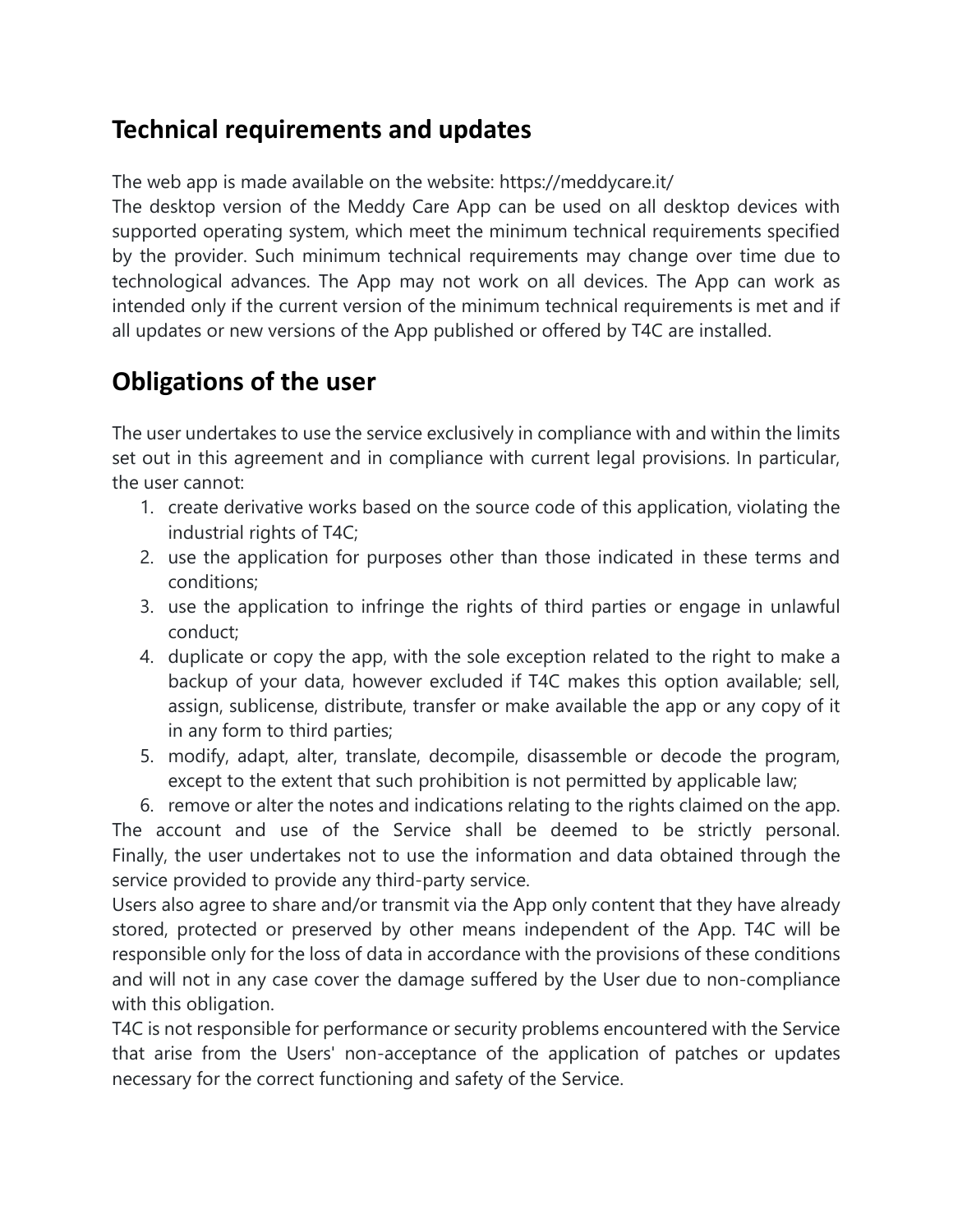Users undertake to indemnify T4C from all claims that may be asserted by third parties against T4C due to or in connection with the use of the App (e.g. in case of use not in accordance with the intended purpose, the contract or illegal), including legal costs incurred for defense.

The Clinician User acknowledges and accepts that the intended use of the App may provide for the processing of personal data of particular categories pursuant to Art. 9 GDPR (c.d. "sensitive data") and therefore undertakes to comply with all applicable regulations, in particular, but not exclusively:

- To verify to have obtained or to obtain any consent necessary for the collection and processing of personal data by the interested parties in consideration of the activity carried out and in accordance with the applicable law;
- prevent unauthorized and unlawful access to content exchanged, stored or uploaded through the App. This includes, for example, the choice of secure passwords, their regular modification and their safe storage; the use of secure Internet connections; the use of technical protection devices on the devices used (e.g. screen locks).

The User also undertakes, if required by law, to sign and comply with the agreement on the processing of personal data pursuant to Art. 28 GDPR ("Data Processing Agreement" or "DPA").

The User acknowledges and accepts that the App has been conceived as a means to facilitate and manage the Clinician-patient relationship, as well as to allow easier and more direct communication between Clinician and patient in a safe way and must not be used for other illegitimate purposes.

## **Personal Data Processing**

The data collected through the App will be processed in accordance with the App privacy policy.

## **Agreement on the Processing of Personal Data**

Pursuant to the provisions of art. 28 of the GDPR, the Clinician, as Data Controller, as far as respectively competence, in relation to the processing of his patient's data through the Meddy Care Service may request, at any time, Tech4Care a signed copy of the Data Processing Agreement by forwarding this request to the following address: [tech4caresrl@pec.it](mailto:tech4caresrl@pec.it)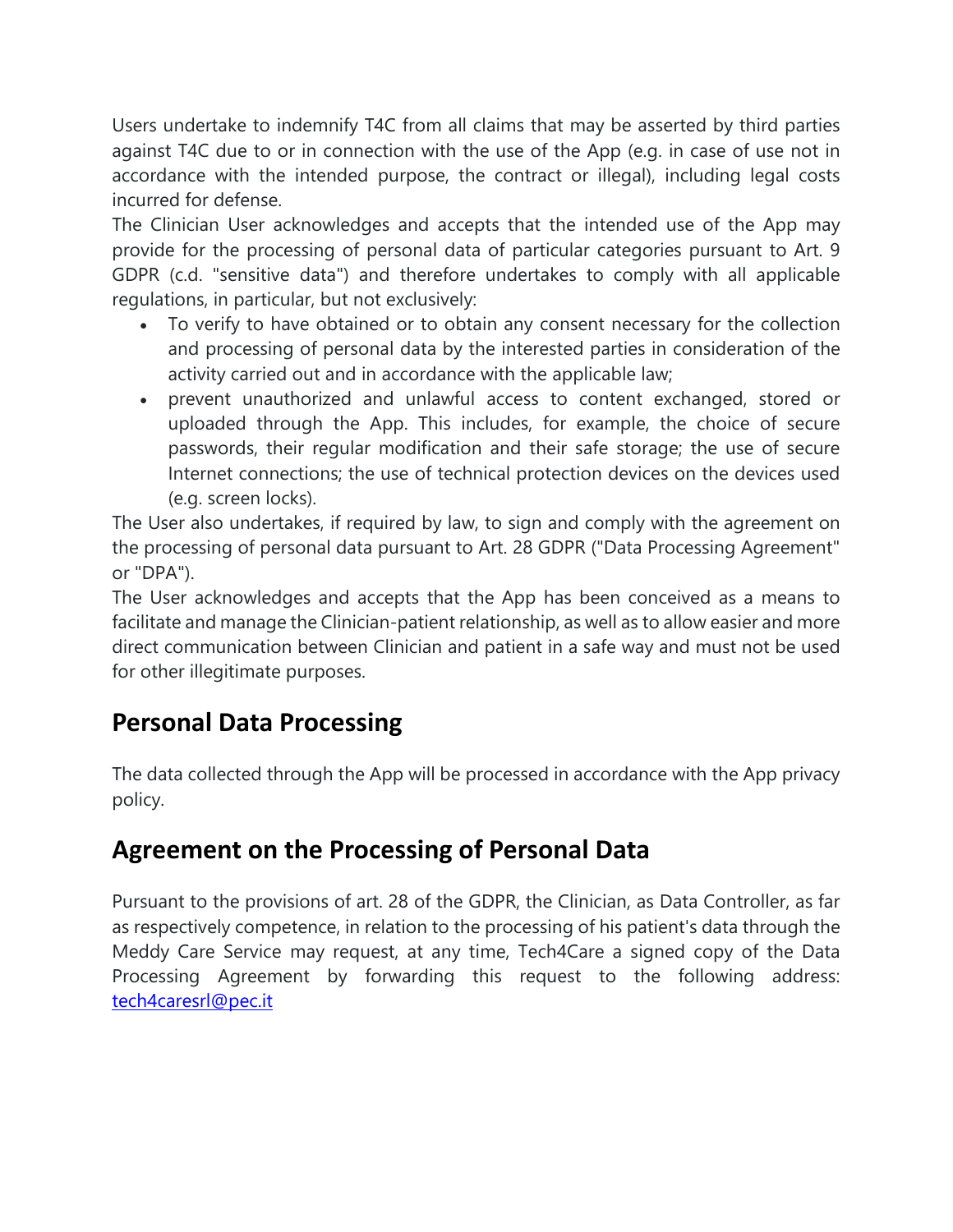## **User-Clinician Registration**

These terms and conditions and adherence to them remain valid and effective until further notice and from the moment the user registers a Meddy Care account.

By registering, the User confirms his knowledge and acceptance of the content of these General Conditions, as well as that all registration data are true, accurate, current and complete, and that he will keep all registration information updated.

After successful registration, the registered User will be able to access the App by entering his username and the chosen password.

## **Termination of the contract and cancellation of the account**

T4C reserves the right to terminate the contract, cancel or suspend the User's Account at any time and without notice, when:

- reasonably deems that the User is using the Account in violation of these Conditions;
- reasonably deems that a third party is using the Account without the User's consent;
- deems it reasonably necessary to cancel or suspend the Account for security or maintenance purposes;
- the Account has not been used for a consecutive period of 2 (TWO) years.

The User may cancel his Account at any time by accessing the appropriate area.

In case of cancellation, T4C will have to remove the cancelled account and all information stored about the user in a short time, in accordance with the Privacy Policy.

## **Force majeure**

T4C will not be liable for the default of its obligations if these are due to events that are outside the control of T4C itself, including but not limited to epidemics, wars, floods, cataclysms and any other cause that the party does not have the ability to prevent by using normal diligence.

Should the cause of force majeure persist for a period exceeding six (6) months, the Parties may agree on any changes to be made to the contractual relationship or its termination.

## **Third Party Services and Materials**

The App may allow access to third party services and websites (collectively and individually referred to as "Third Party Services"). Use of the App and Third-Party Services may require access to the Internet or access to third-party services. Some Third-Party Services may be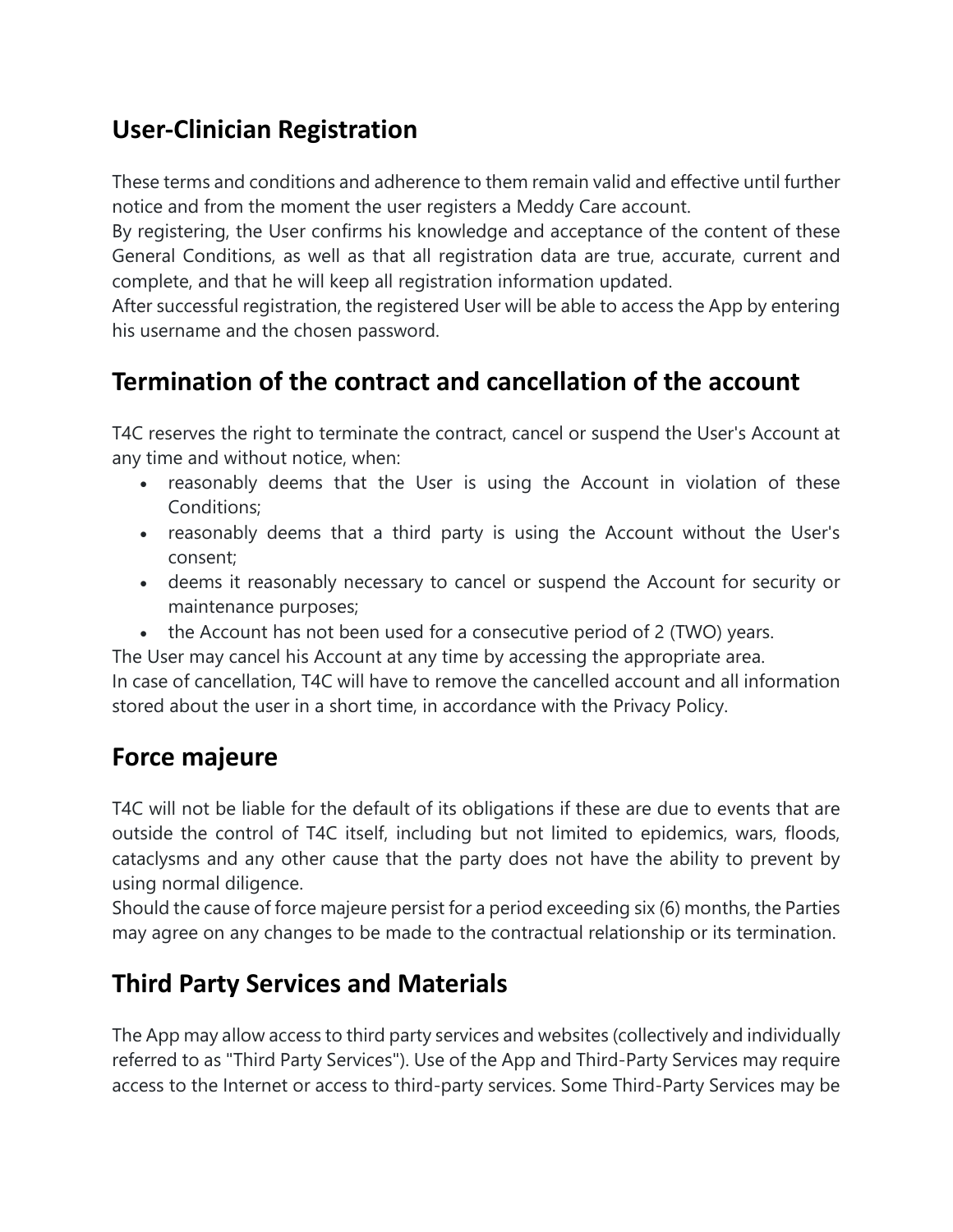governed by different or additional terms, which the User must read and accept before using it.

#### **Internet access and service fees**

The App in its basic version is made available free of charge. The user is solely responsible for paying any other costs or expenses related to the use of the App, including any costs related to Internet access.

## **Transfer of the contract**

The User accepts as of now that T4C may transfer these Terms and Conditions (even in the case of the transfer of a company or business unit), this acceptance being valid as prior consent to the transfer. This transfer, with the relative methods of execution, must be notified in advance to the User through the contacts he indicated; the User hereby undertakes to accept it.

The User is forbidden to transfer these Terms and Conditions.

In case of violation by the User of the prohibition of transfer, the transfer will be considered as not happened and therefore without effect in the relations with T4C, which will have the right to consider resolved these Terms and Conditions.

### **Warranty Disclaimer**

To the extent permitted by applicable law, T4C does not provide any warranty for the app and related services. Unless otherwise stated in writing, T4C and/or other copyright holders on the app provide the app "as is" without warranties of any kind, express or implied, including, but not limited to, implied warranties of merchantability and fitness for a particular purpose. The entire risk relating to the quality and performance of the app is borne by the user. In the event that the app proves to be defective, the user assumes, as of now, the cost of all necessary maintenance, repair or correction.

## **Limitation of liability**

In no event, unless required by applicable law or agreed in writing, T4C, or any other party modifying and / or transmitting the app as permitted above, will be held liable to the user for damages, including general, special, incidental or indirect damages arising from the use or inability to use the app (including, but not limited to, loss of data or inaccurate data or losses incurred by the user or a third party or failure of the app with any other program), even if T4C or another party has been previously informed of the possibility of such damage.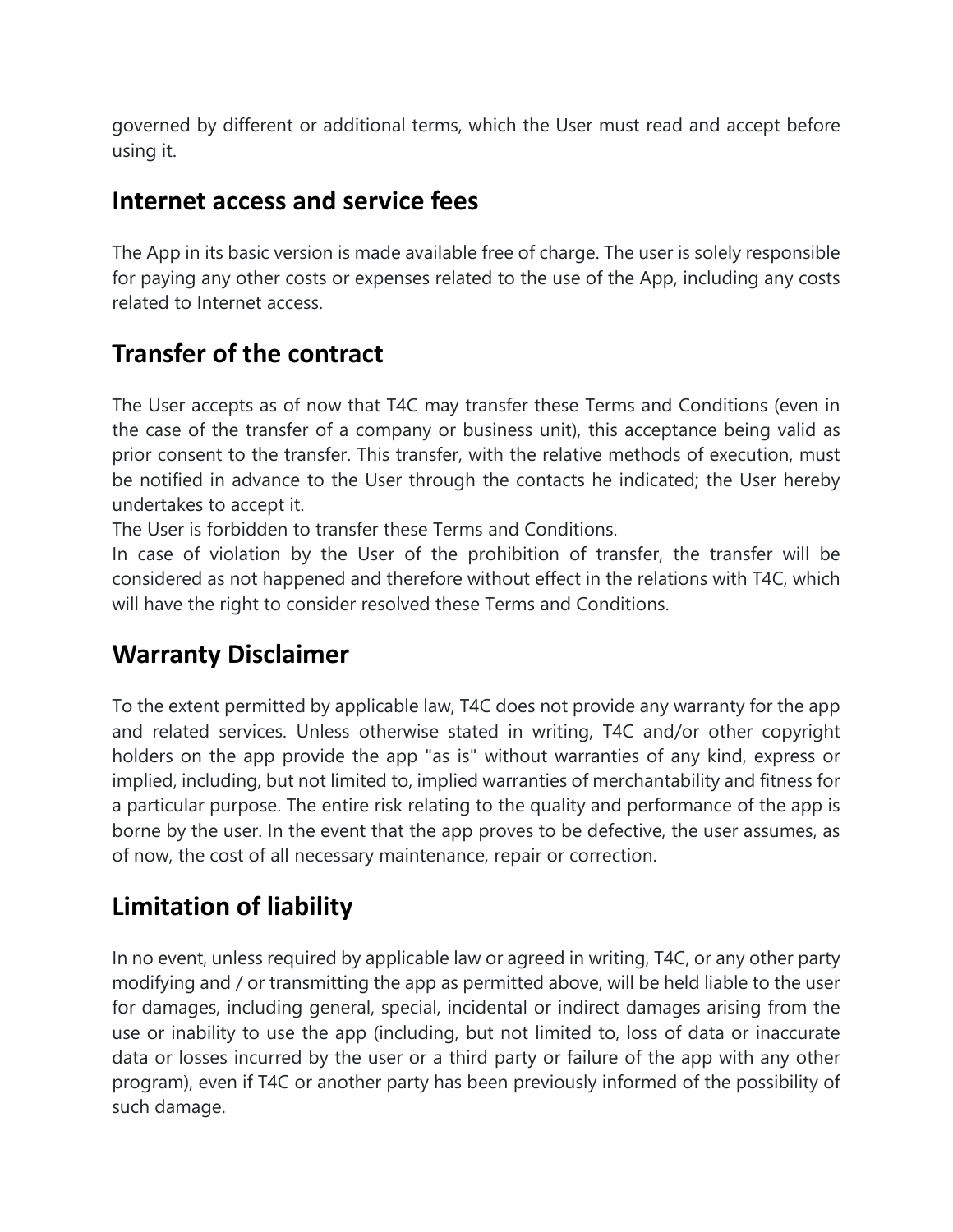## **Warranty Disclaimer and Limitation of Liability Interpretation**

If the above exclusion of warranty and/or limitation of liability cannot be effective as expressed, the law that is closest to an absolute renunciation of any civil liability in relation to the App shall apply, unless a guarantee or assumption of liability accompanies the license of use of the App for a fee.

## **Intellectual property**

It is understood that the intellectual property rights and all rights relating to the trademark, the company and the Meddy Care portal, as well as all the documents of the agreements used and / or provided by T4C on the App, such as, but not limited to, these terms and conditions of use, belong exclusively to T4C. Therefore, T4C reserves the exclusive right to use the above-mentioned material. All replicas, changes and /or other use of T4C material that has not been explicitly authorized in these Terms and Conditions or in T4C's instructions are strictly prohibited. The user confirms and agrees that the unauthorized use of T4C's intangible rights, in addition to violating the contract of the Terms and Conditions, constitutes a criminal act. T4C reserves the right to take legal action in the event of unauthorised use of T4C's intangible rights.

Any intangible rights arising from the provision of the Meddy Care App and / or other services to the user belong exclusively to T4C. This exclusivity includes the right to modify and transfer these rights.

### **Notifications**

The User agrees to receive communications from T4C, or notifications related to the service and the App, including any alterations to these Terms of Use and the Privacy Policy, to the e-mail address entered during the account registration process.

### **Modifications**

If it becomes necessary to update the App, the Services or these Terms and Conditions, appropriate measures will be taken to inform the User, consistent with the importance of the changes made. The access or the continued use of the App or Services after the updates take effect imply acceptance of the most updated version of the content of the Terms and Conditions of Use.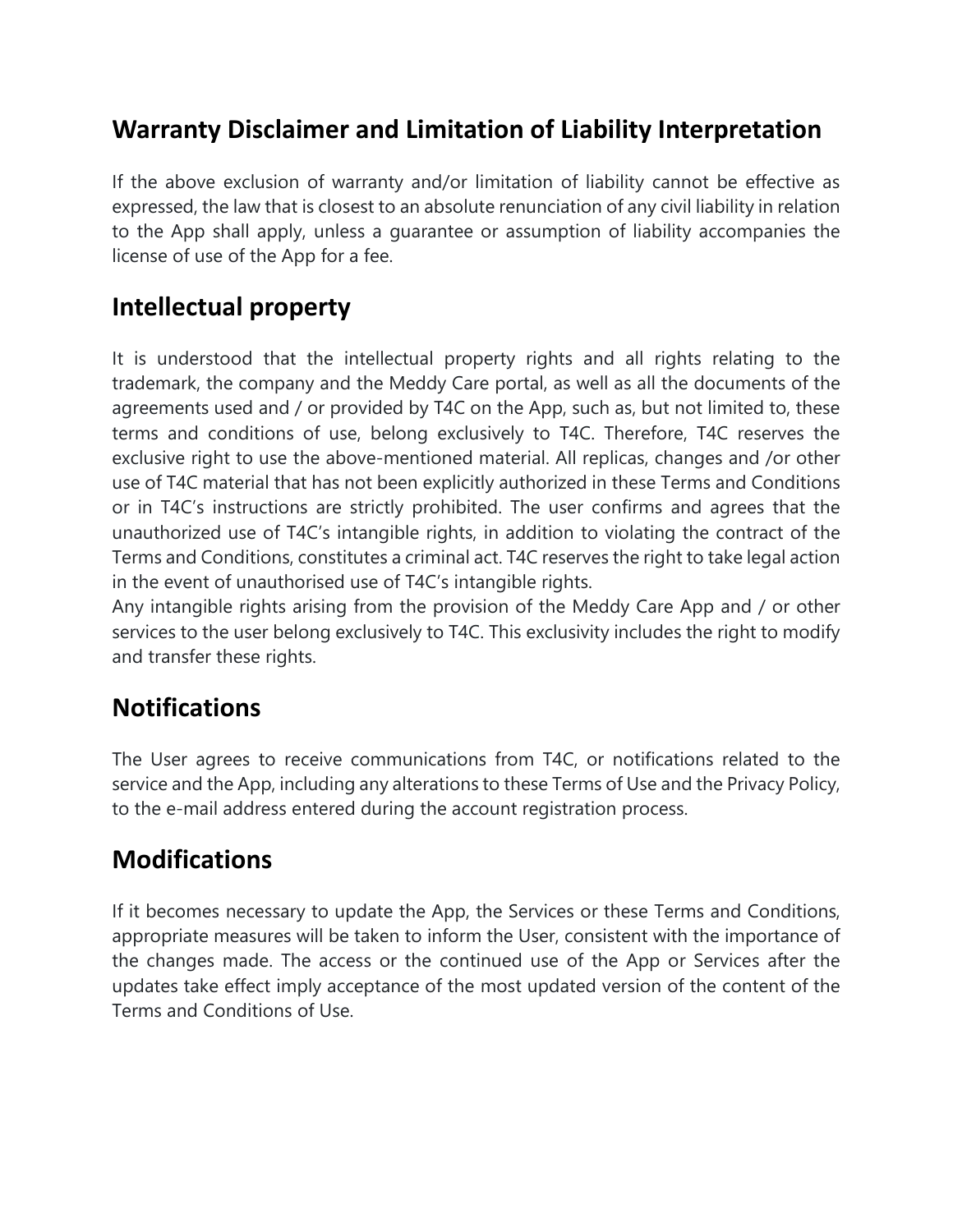## **Partial Invalidity**

If any provision of these Terms and Conditions is found to be invalid or ineffective, for any reason or to any extent, this invalidity or ineffectiveness will have no effect on, or render invalid or ineffective, the remaining provisions of these Terms and Conditions and the application of such provision will be made to the maximum extent permitted by law.

## **Applicable law and jurisdiction**

These Terms and Conditions and any relationship between the Parties resulting therefrom are governed by Italian law.

The Parties shall endeavour by all means to reach an amicable settlement of any disputes arising between them resulting from the application of these Terms and Conditions. For any complaints or reports, please contact T4C at the following address: *[tech4caresrl@pec.it](mailto:tech4caresrl@pec.it)* If it is not possible to reach an amicable solution, for any dispute that may arise between the Parties, the Court of Ancona is elected exclusively.

Last update: 30 November 2021

## **Meddy Care for Patients**

#### **General Information**

These terms of use ("Terms of Use") apply to the agreement between Tech4Care srl, based in Falconara Marittima (AN), via G. Marconi 31 (hereinafter "T4C") and the Patientuser who register a Meddy Care Account on the Web applications (collectively the "App"), as well as the Services (as defined below).

Meddy Care is a web app that helps Clinicians and patients to book and schedule appointments, making it possible its carrying out and the telematic Clinician-patient communication (ie in socalled "remote" mode), in an easy, secure and respectful manner of the data subjects' privacy.

The App cannot be used by users under the age of 14. For users aged between 14 and 18 years, it is specified that they may not use the App except with the prior permission of at least one of their parents or another person entitled to exercise the legal representation of the minor.

#### **Description of the service**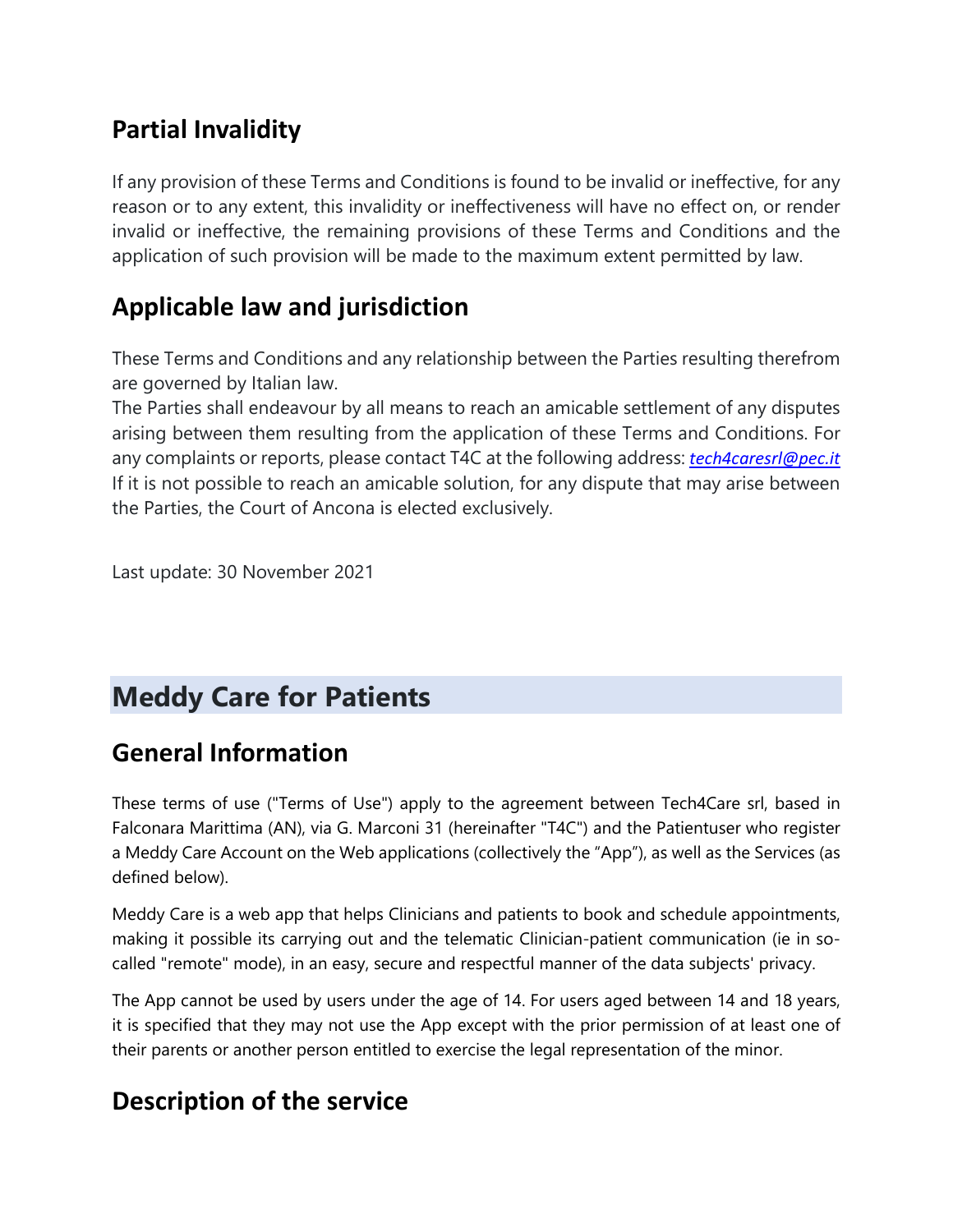Through the App, users-patients, already otherwise and previously identified by the Clinician who addressed them to register on the portal of Meddy Care, can take advantage of the following features of the App:

- Booking of visits
- Performing visit via video call
- Read notices / communications from the Clinician
- Chat with the Clinician
- Sending and receiving attachments to and from Clinician
- Sending requests for prescriptions
- Changing personal profile data
- Read the reports made by the Clinician

It follows that through the use of the Meddy Care App, consultations can be carried out through the App's integrated audio, video or messaging functions.

T4C provides only an intermediary service between the user and the provider of health services and should therefore not be considered a provider of health services, nor otherwise a medical device or treatment. The agreement between the user and T4C therefore gives rise exclusively to a service contract relating to the provision of a technical solution. Therefore, the Company is not responsible for the nature or quality of the data entered by the patients in their account. T4C operates exclusively as a provider of the Meddy Care service which allows intermediation between the health service provider and patients. The person who intends to make use of the services provided through the App is the user who enters into an agreement with T4C by creating an account.

By registering an Account in the App, the user accepts the terms and conditions of use outlined above. The user declares to be aware of the risks associated with the provision of the health service in the absence of physical contact and the clinical gaze of the Clinician, the impossibility of providing a complete consultation and the impossibility of physically intervening in an emergency.

Using the App, or using the Services in any way, the user confirms to have read and understood the content of these Terms of Use and accepts the terms and conditions.

### **License**

The Meddy Care App is granted to the User under license of use. The User is granted the temporary, non-exclusive and non-transferable right, for the duration of the agreement, to use the App in accordance with these Terms and Conditions. The user has the right to download and install a copy of the mobile app, or to access the service through the webapp, using, within the limits allowed, the features immediately and directly made available by the App. Should the application include or be provided with open-source software elements, these elements are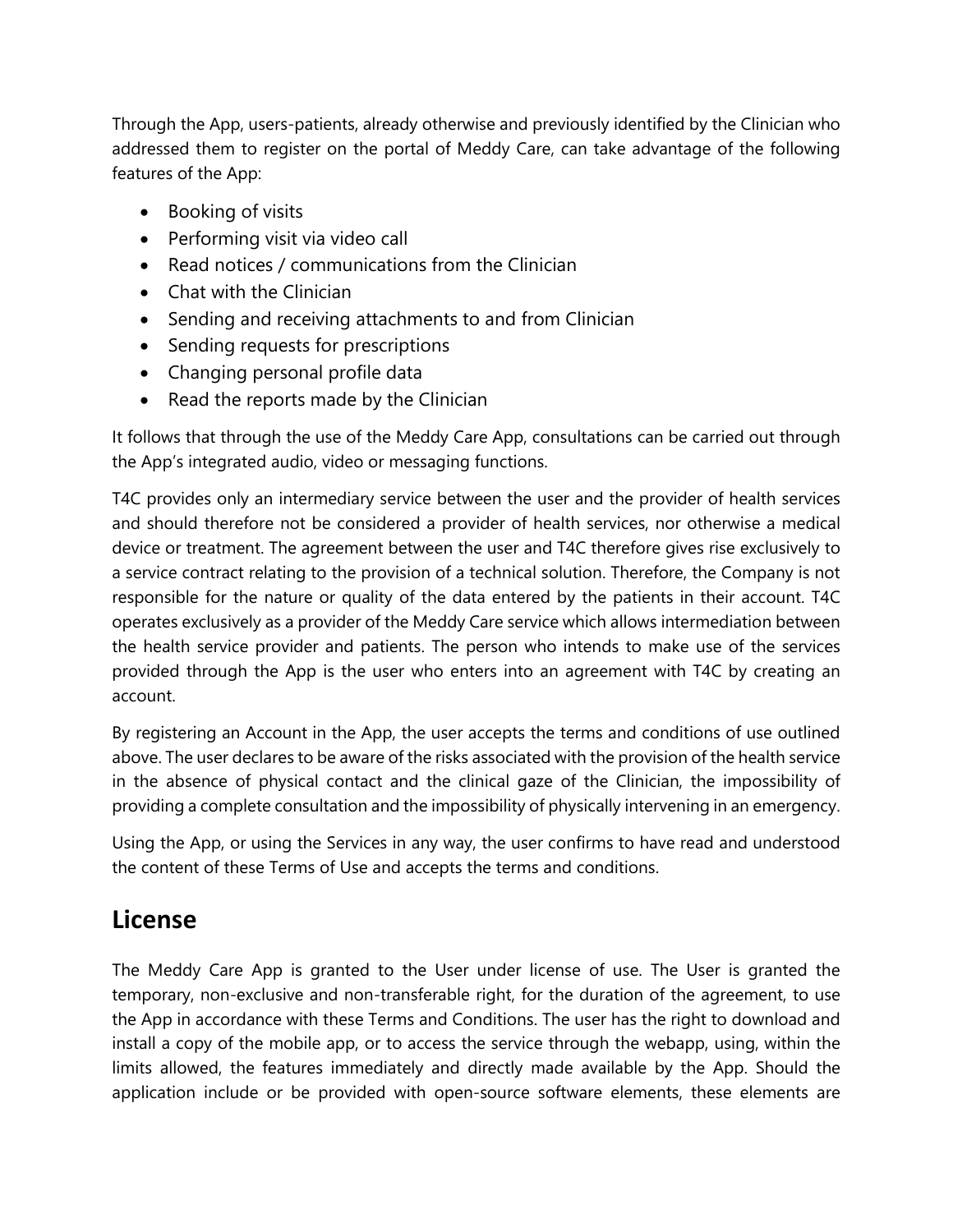subject to the license conditions, identified in the relevant documentation. The rights on the opensource software elements are owned by the respective holders, indicated therein.

Except as expressly provided, this agreement does not transfer any intellectual or industrial property rights on the contents conveyed through the app, including any trademarks, distinctive signs or other works or contents subject to copyright, which therefore remain the exclusive property of the respective right holders.

## **Technical requirements and updates**

The web app is made available on the website: https://meddycare.it/

The desktop version of the Meddy Care App can be used on all desktop devices with supported operating system, which meet the minimum technical requirements specified by the provider. Such minimum technical requirements may change over time due to technological advances. The App may not work on all devices. The App can work as intended only if the current version of the minimum technical requirements is met and if all updates or new versions of the App published or offered by T4C are installed.

## **Obligations of the user**

The user undertakes to use the service exclusively in compliance with and within the limits set out in this agreement and in compliance with current legal provisions. In particular, the user cannot:

- create derivative works based on the source code of this application, violating the industrial rights of T4C;
- use the application for purposes other than those indicated in these terms and conditions;
- use the application to infringe the rights of third parties or engage in unlawful conduct;
- duplicate or copy the app, with the sole exception related to the right to make a backup of his data, however excluded if T4C makes this option available;
- sell, assign, sublicense, distribute, transfer or make available the app or any copy of it in any form to third parties;
- modify, adapt, alter, translate, decompile, disassemble or decode the program, except to the extent that such prohibition is not permitted by applicable law;
- remove or alter the notes and indications relating to the rights claimed on the app.

The account and use of the Service shall be deemed to be strictly personal.

Finally, the user undertakes not to use the information and data obtained through the service provided to provide any third party service.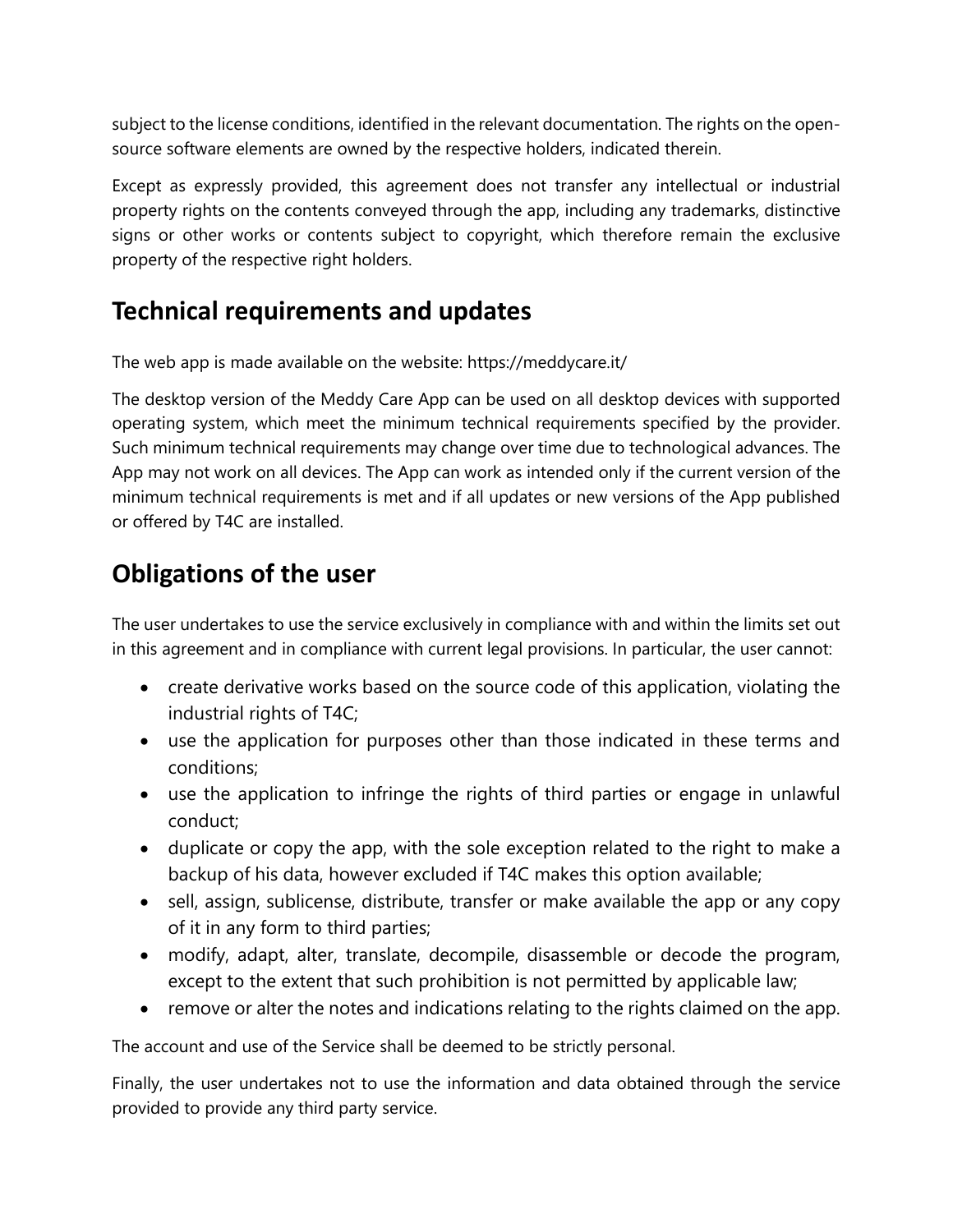Users also agree to share and/or transmit via the App only content that they have already stored, protected or preserved by other means independent of the App. T4C will be responsible only for the loss of data in accordance with the provisions of these conditions and will not in any case cover the damage suffered by the User due to non-compliance with this obligation.

T4C is not responsible for performance or security problems encountered with the Service that arise from the Users' non-acceptance of the application of patches or updates necessary for the correct functioning and safety of the Service.

Users undertake to indemnify T4C from all claims that may be asserted by third parties against T4C due to or in connection with the use of the App (e.g. in case of use not in accordance with the intended purpose, the contract or illegal), including legal costs incurred for defense.

The User acknowledges and accepts that the App has been conceived as a safe means to book and schedule appointments with medical Clinicians, as well as to make possible its carrying out and the telematic Clinician-patient communication (ie in so-called "remote" mode), in an easy, secure manner respectful of the privacy of the interested parties and must not be used for other non-legitimate purposes.

## **Personal Data Processing**

The data collected through the App will be processed in accordance with the App privacy policy.

## **User-Patient Registration**

By registering, the User confirms his knowledge and acceptance of the content of these General Conditions, as well as that all registration data are true, accurate, current and complete, and that he will keep all registration information updated.

These terms and conditions and adherence to them remain valid and effective until further notice and from the moment the user registers a Meddy Care account.

After successful registration, the registered User will be able to access the App by entering his username and the chosen password.

### **Termination of the contract and cancellation of the account**

T4C reserves the right to terminate the contract, cancel or suspend the User's Account at any time and without notice, when:

• reasonably deems that the User is using the Account in violation of these Conditions;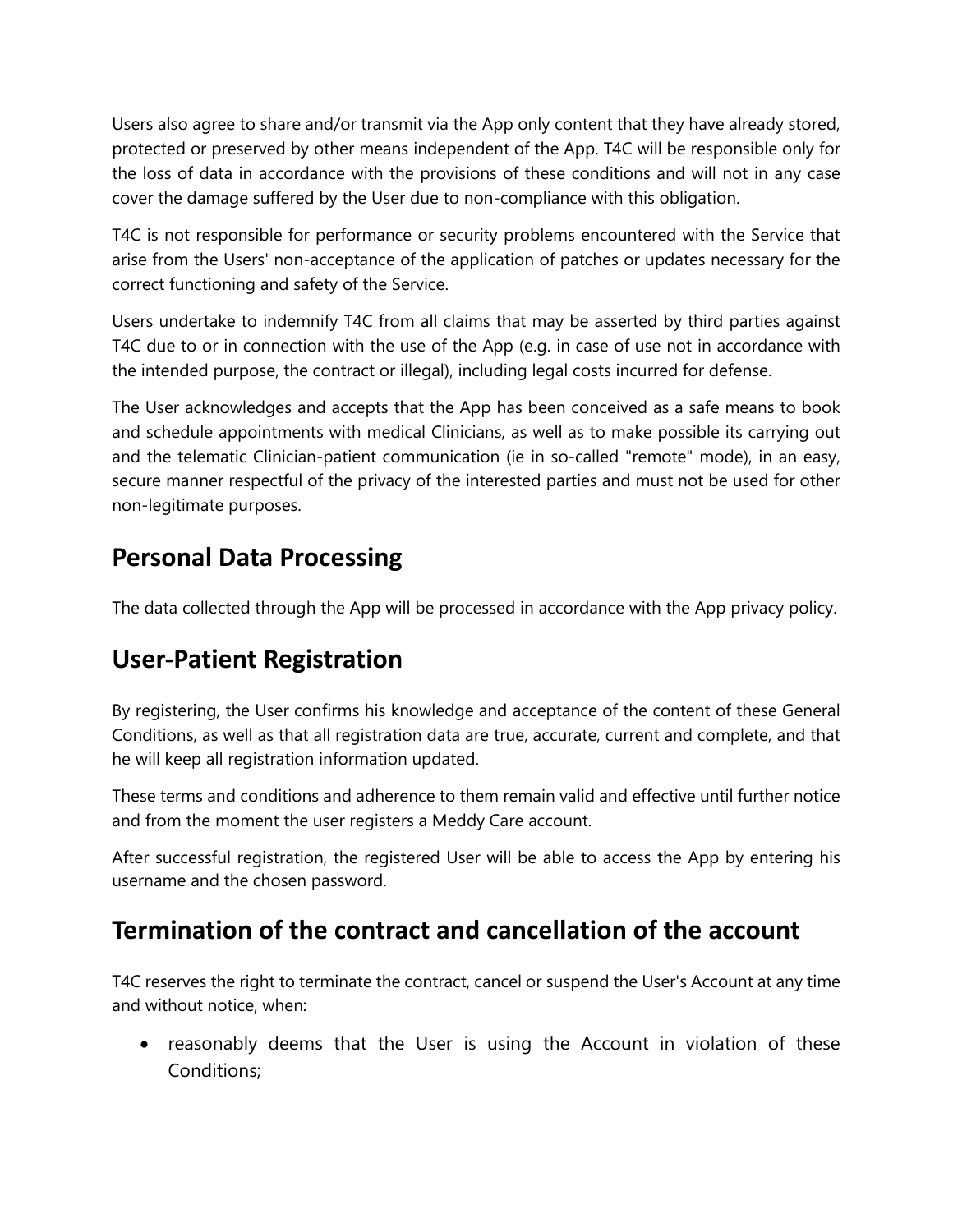- reasonably deems that a third party is using the Account without the User's consent;
- deems it reasonably necessary to cancel or suspend the Account for security or maintenance purposes;
- the Account has not been used for a consecutive period of 2 (TWO) years.

The User may cancel his Account at any time by accessing the appropriate area.

In case of cancellation, T4C will have to remove the cancelled account and all information stored about the user in a short time, in accordance with the Privacy Policy.

### **Force majeure**

T4C will not be liable for the default of its obligations if these are due to events that are outside the control of T4C itself, including but not limited to epidemics, wars, floods, cataclysms and any other cause that the party does not have the ability to prevent by using normal diligence.

Should the cause of force majeure persist for a period exceeding six (6) months, the Parties may agree on any changes to be made to the contractual relationship or its termination.

#### **Third Party Services and Materials**

The App may allow access to third party services and websites (collectively and individually referred to as "Third Party Services"). Use of the App and Third Party Services may require access to the Internet or access to third-party services. Some Third Party Services may be governed by different or additional terms, which the User must read and accept before using it.

#### **Internet access and service fees**

The App is made available free of charge. The user is solely responsible for paying any other costs or expenses related to the use of the App, including any costs related to Internet access.

#### **Transfer of the contract**

The User accepts as of now that T4C may transfer these Terms and Conditions (even in the case of the transfer of a company or business unit), this acceptance being valid as prior consent to the transfer. This transfer, with the relative methods of execution, must be notified in advance to the User through the contacts he indicated; the User hereby undertakes to accept it.

The User is forbidden to transfer these Terms and Conditions.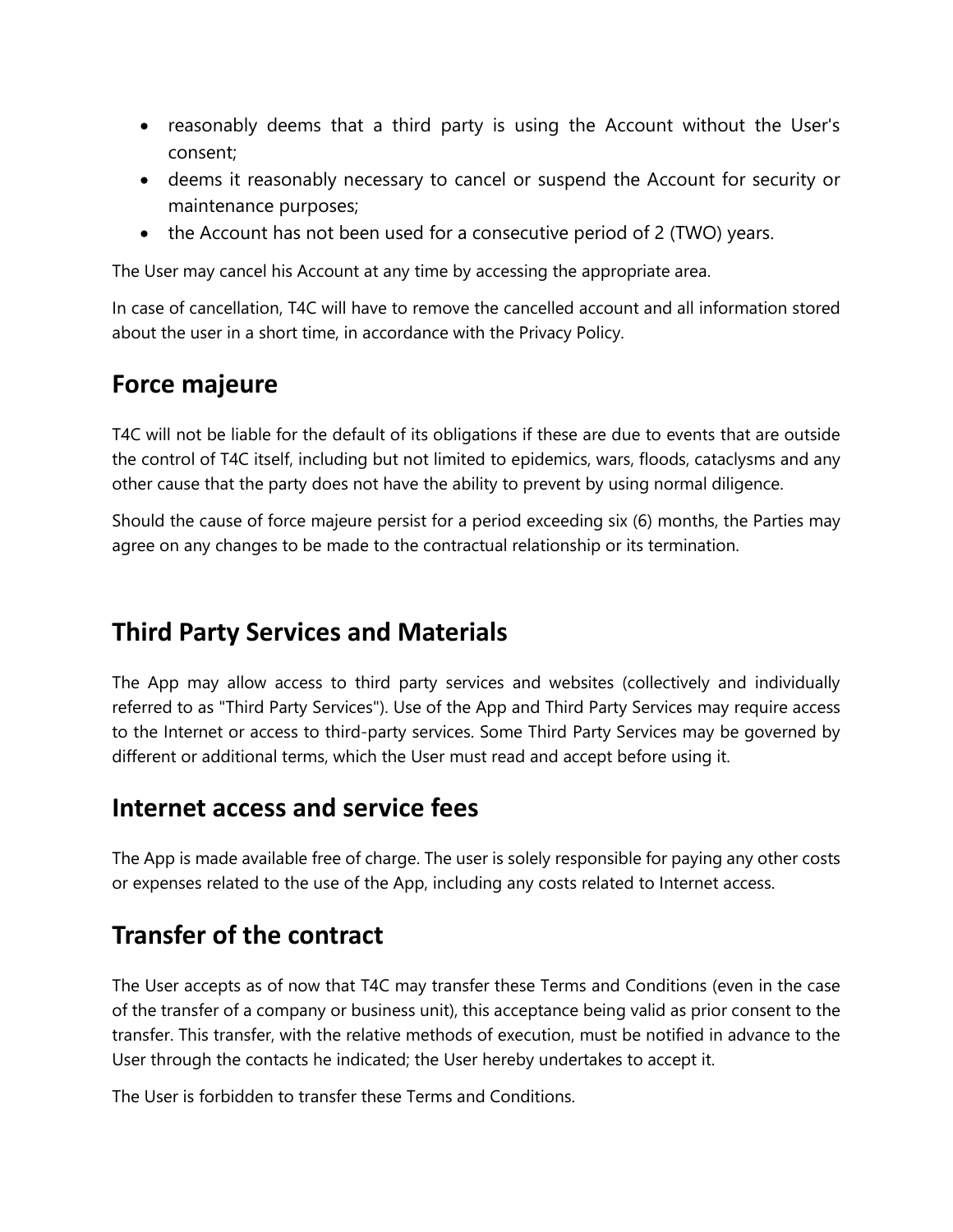In case of violation by the User of the prohibition of transfer, the transfer will be considered as not happened and therefore without effect in the relations with T4C, which will have the right to consider resolved these Terms and Conditions.

## **Warranty Disclaimer**

To the extent permitted by applicable law, T4C does not provide any warranty for the app and related services. Unless otherwise stated in writing, T4C and/or other copyright holders on the app provide the app "as is" without warranties of any kind, express or implied, including, but not limited to, implied warranties of merchantability and fitness for a particular purpose. The entire risk relating to the quality and performance of the app is borne by the user. In the event that the app proves to be defective, the user assumes, as of now, the cost of all necessary maintenance, repair or correction.

## **Limitation of liability**

In no event, unless required by applicable law or agreed in writing, T4C, or any other party modifying and / or transmitting the app as permitted above, will be held liable to the user for damages, including general, special, incidental or indirect damages arising from the use or inability to use the app (including, but not limited to, loss of data or inaccurate data or losses incurred by the user or a third party or failure of the app with any other program), even if T4C or another party has been previously informed of the possibility of such damage.

## **Warranty Disclaimer and Limitation of Liability Interpretation**

If the above exclusion of warranty and/or limitation of liability cannot be effective as expressed, the law that is closest to an absolute renunciation of any civil liability in relation to the App shall apply, unless a guarantee or assumption of liability accompanies the license of use of the App for a fee.

## **Intellectual property**

It is understood that the intellectual property rights and all rights relating to the trademark, the company and the Meddy Care portal, as well as all the documents of the agreements used and / or provided by T4C on the App, such as, but not limited to, these terms and conditions of use, belong exclusively to T4C. Therefore, T4C reserves the exclusive right to use the above-mentioned material. All replicas, changes and /or other use of T4C material that has not been explicitly authorized in these Terms and Conditions or in T4C's instructions are strictly prohibited. The user confirms and agrees that the unauthorized use of T4C's intangible rights, in addition to violating